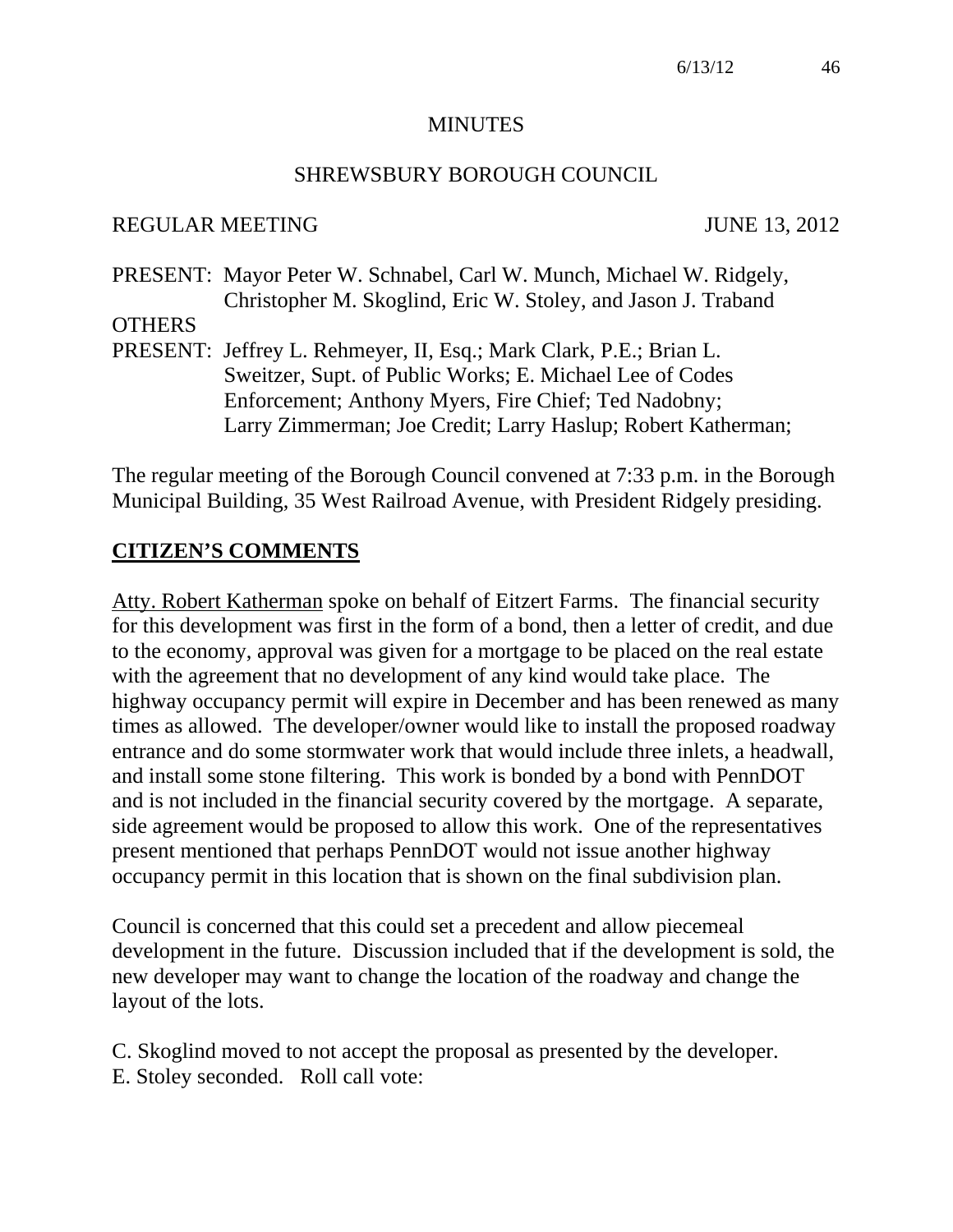| Munch    | no, opposed to motion   |
|----------|-------------------------|
| Skoglind | yes, in favor of motion |
| Stoley   | yes, in favor of motion |
| Traband  | yes, in favor of motion |
| Ridgely  | yes, in favor of motion |

Ted Nadobny, member of the Wellhead Protection Committee and Municipal Authority, stated he has volunteered to look at the GIS and the data the Borough has purchased in order to consolidate what we have and make it more user friendly for Brian Sweitzer for mapping, etc. He has spent an hour already and volunteered to spend more time and is seeking approval to gain access to the information. It was suggested that Ted sign a non-disclosure agreement for the proprietary information that Sol. Rehmeyer will prepare.

## **EXECUTIVE SESSION**

An executive session was called at 8:16 p.m. to discuss a legal and personnel issue. The meeting was reconvened at 8:40 p.m.

### **APPROVAL OF MINUTES**

The minutes of the May 9 meeting were approved by unanimous consent by those who were at the meeting.

### **APPROVAL OF EXPENDITURES AND REPORT OF ACCOUNTS**

C. Skoglind moved to approve the May expenditures and report of accounts. E. Stoley seconded. The motion carried with all in favor.

#### **BILL LIST**

The bill list for May was presented: General account: check numbers 11151 thru 11186; Water account: check numbers 4758 thru 4768; Sewer account: check numbers 4474 thru 4486; Highway Aid: none.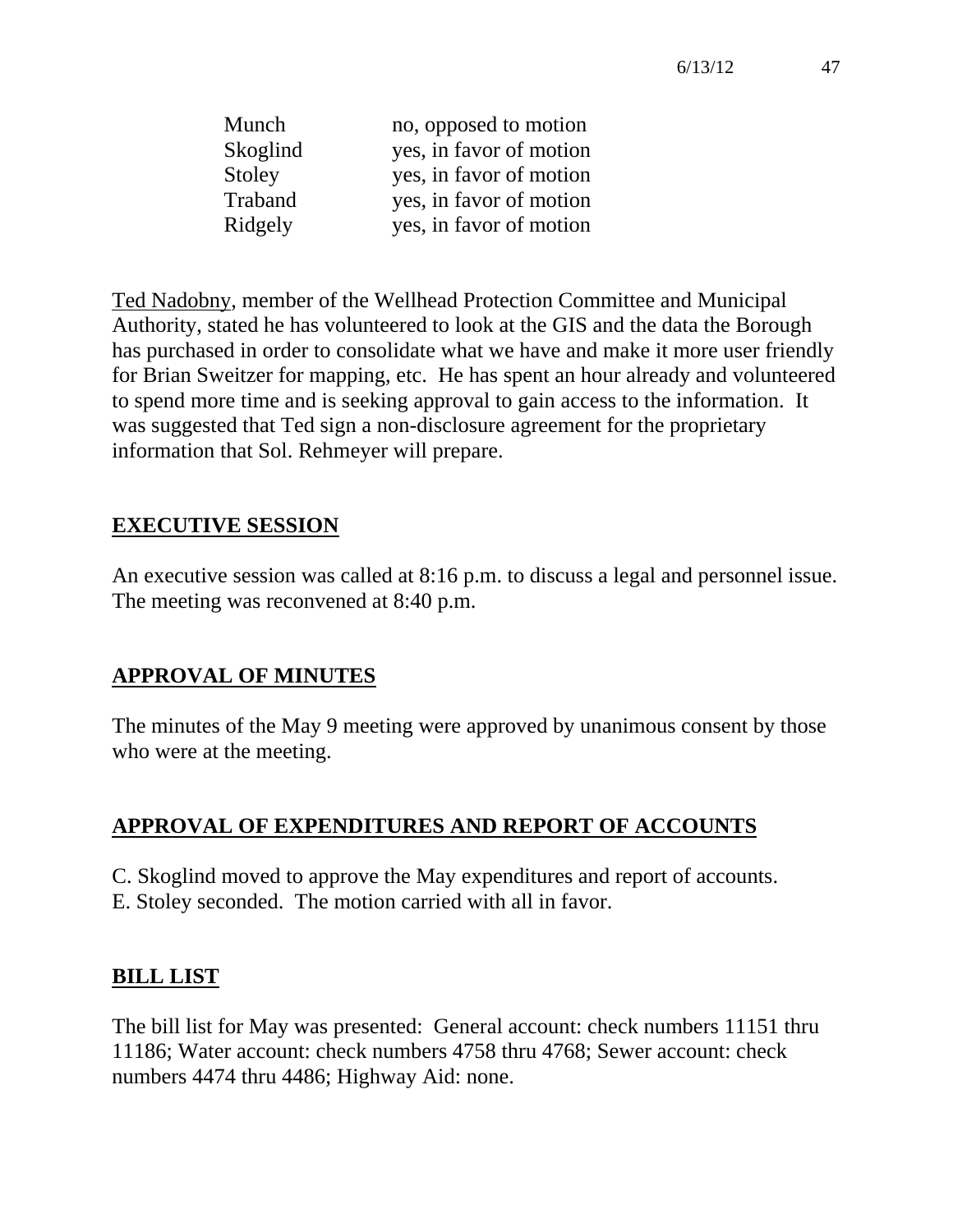- C. Skoglind moved to approve the May bill listing.
- E. Stoley seconded. The motion carried with all in favor.

## **PAYROLL REGISTER**

- C. Skoglind moved to approve the May 14 and 28 payroll registers.
- J. Traband seconded. The motion carried with all in favor.

## **SUBDIVISION AND LAND DEVELOPMENT BUSINESS**

### Mid-Atlantic Mobility Land Development Plan

The plan was approved last month with conditions and is ready to be signed. The plan needs to have the owners' signatures and notarization before it can be recorded. The water line is not under where the addition will be built.

C. Skoglind moved that the plan be signed and recorded after the plan is signed and notarized.

E. Stoley seconded. The motion carried with all in favor.

### **Southern Regional Police Department** – Mayor Schnabel

The police report for April was highlighted by Mayor Schnabel. The Borough's calls for time keeps increasing. Based on a spreadsheet prepared by R. Buchanan, the 2013 budget figure may increase by about \$44,000.00.

Chairman Myers stated a feasibility study is in progress as Stewartstown Borough inquired about joining the department. This will also give a peer to peer review.

### **Codes Enforcement** – E. Michael Lee

### 16 North Main Street Sale of Bottled Wine

This issue was re-addressed as some items were clarified. The original special exception approval for retail use of the entire property noted that wine would be displayed in the rear wash house. Over time, the wine display was moved into the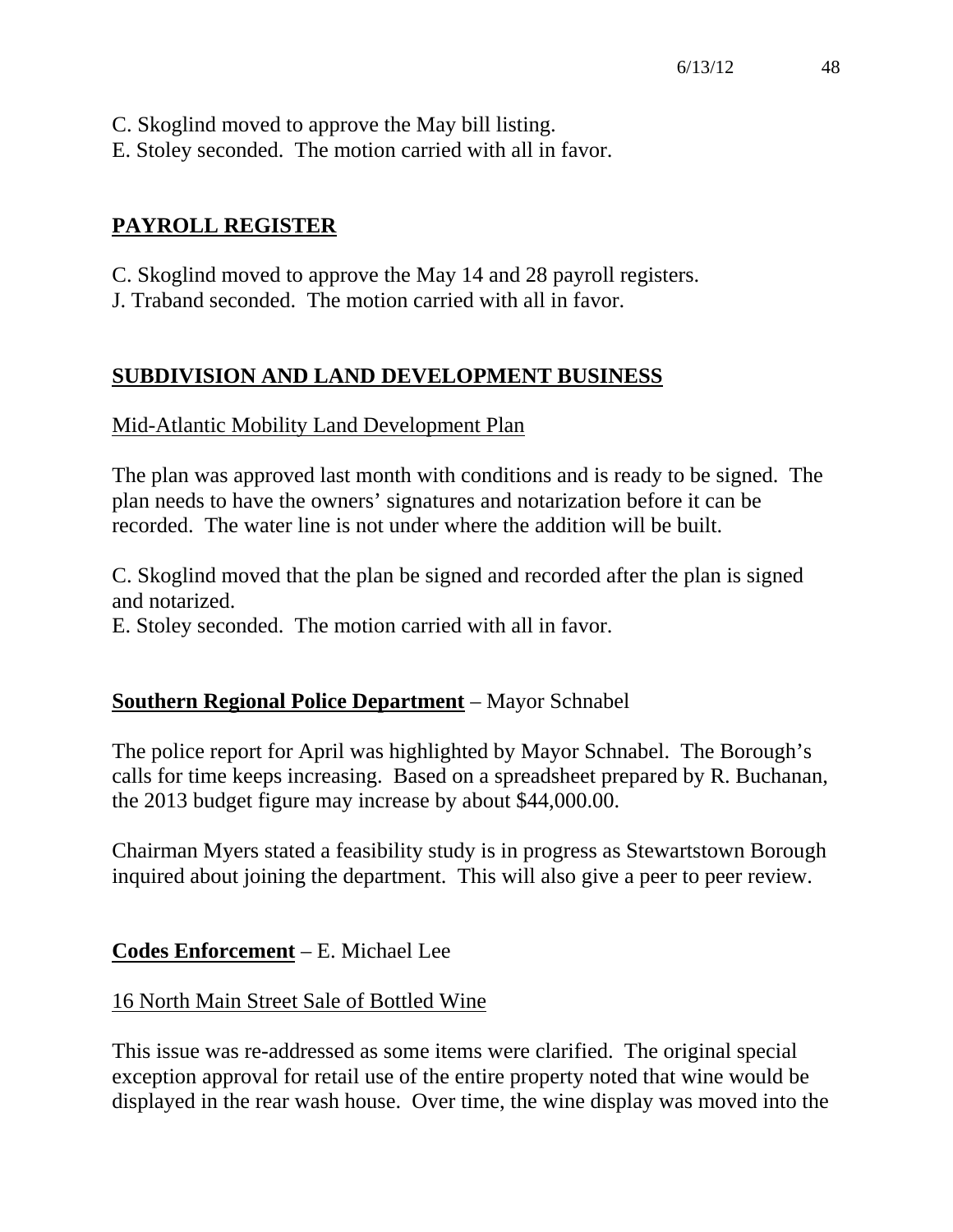house at the front of the property. The proposal now is to have wine displayed for sale in another room in the house. Approval has been received from the PA Liquor Control Board. As part of the use permit, Mike Lee will attach a copy of the prior Zoning Hearing Board decision applicable to the property, which authorized the retail use to include the wine display and lists the conditions such as hours, free samples, and snacks. Those conditions must be followed to continue with the previously granted special exception.

E. Stoley moved to allow Mike Lee to issue the use permit for the sale of wine in the main building at 16 North Main Street, which permit will include the requirements as set forth in the Zoning Hearing Board's decision dated March 16, 1996 for hearing application 1995-10.

C. Skoglind seconded. The motion carried with all in favor.

## **Complaints**

Mike state he is working on various complaints to include missing trees in a commercial buffer at 233 North Main Street(tire business) and the missing windows and rotted canopy at the former feed mill at 433 South Main Street. The owner said he would have the windows barricaded by next month.

## Resignation

Mike Lee has given his last day as July 27.

A work group will be formed to see what action is needed on a short-term basis and how to fill the position. Richard Buchanan, Jason Traband, Brian Sweitzer, and Cindy Bosley will form the committee.

# **Water & Sewer** – Brian L. Sweitzer

## PennDOT EDU Agreement

Information on the proposed water and sewer projects was sent to Atty. Sharp in a revised agreement and Sol. Rehmeyer is awaiting a response.

# York County Block Grant Contract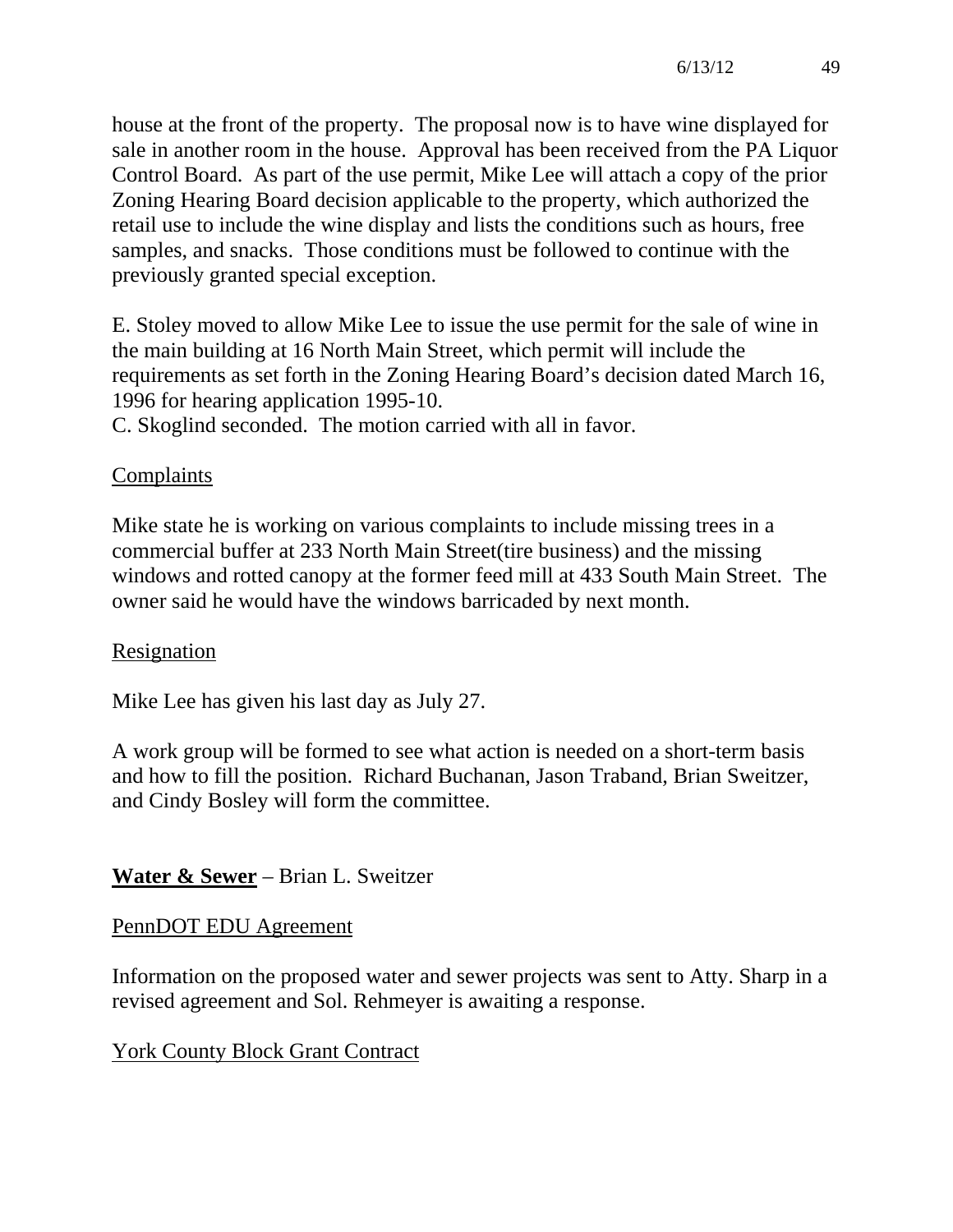The contract for the sewer work in Southern Farms has been received and is ready for signature.

E. Stoley moved to authorize President Ridgely to sign the contract for the \$100,000.00 with no funds, except engineering that will be paid from the Borough's general fund, to be spent prior to all parties signing the contract. J. Traband seconded. The motion carried with all in favor.

### Susquehanna River Basin Commission

The meeting with the SRBC to discuss the reporting of the Smith and Blouse Wells was on June 11. An extension may be granted for the Smith well testing.

### Wellhead Protection Meeting

The Committee met on May 23 and minutes were distributed previously. The Glen Rock Shooting Club is asking to drill a new well and part of their land is in a Zone 3 of the wellhead protection zone. This will go to the Borough's Zoning Hearing Board.

### Pumphouse Entry Point 101

The 1956 vertical turbine pump is out of service due to a packing problem. Kohl Brothers will pull the pump and motor during the week of June 11. It may need a new pump.

## **Public Roads & Lighting** – Eric W. Stoley

### Flagger Training

The Public Works Department attended a course and all are now certified for road construction flagging.

### Road and Sign Asset Management

The Public Works Department is developing an asset management inventory on each road, sign and sign post. All roads, posts and signs will have an identification number with maintenance history attached to the inventory. B. Sweitzer will be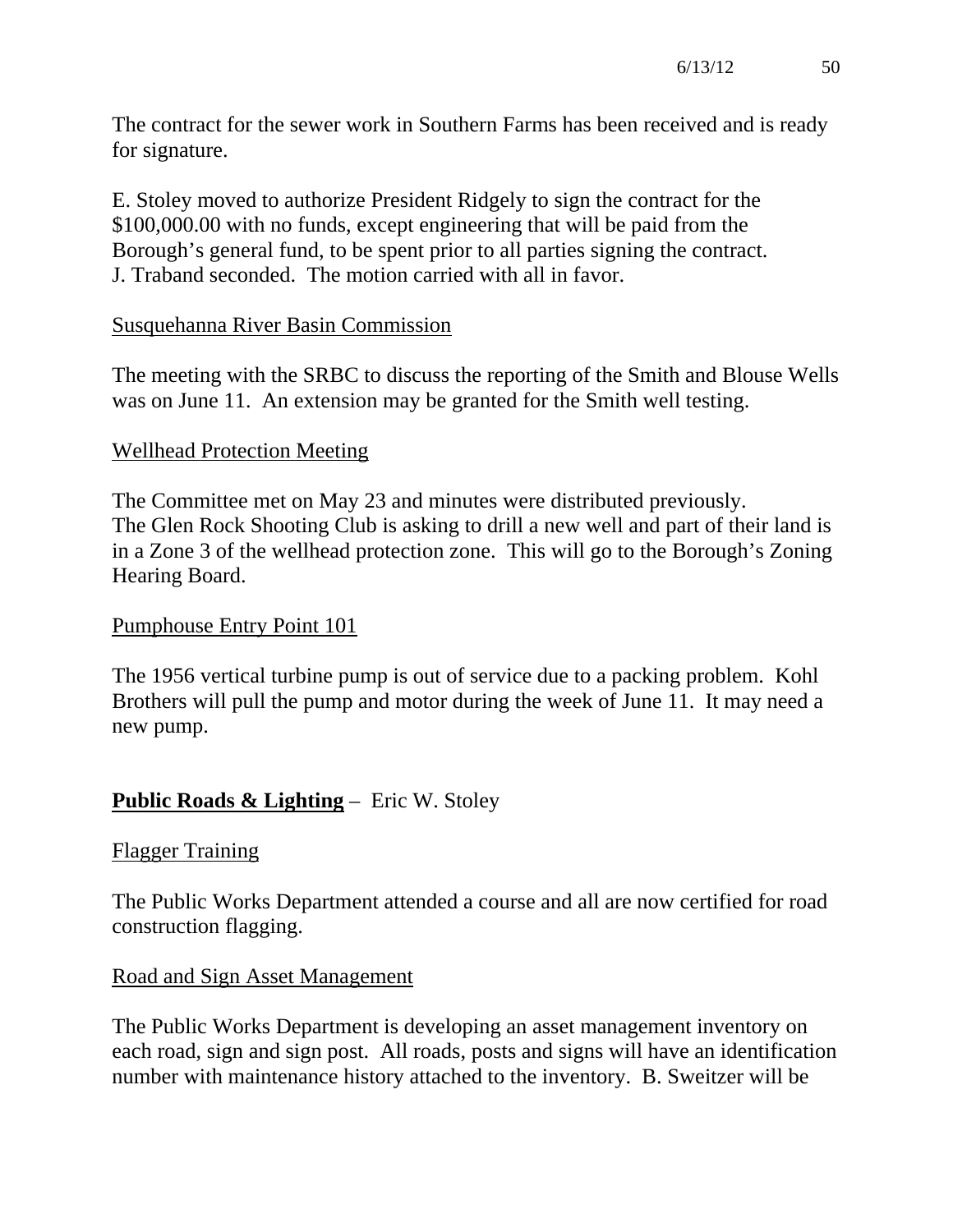requesting \$2,000.00 in the 2013 budget to link the database to the mapping system.

#### Woodland Drive Intersection Flooding

Runoff from a storm that produced four inches of rain in a short time caused damage at the Woodland Drive and North Main Street intersection. The wearing and binder course were lifted from the road base. The Department patched the area. B. Sweitzer will get a few written quotes to have the intersection repaved.

#### Drainage Problems

The Committee met on June 7 to investigate problem areas. The two areas are 15 Shetland Drive where the Whitcraft Lane water enters the stormwater system through three inlets. All of the drainage from Whitcraft Lane exits the stormwater pipe and drains between two Whitcraft Lane houses in a silted swale toward 15 Shetland Drive. The water drains over the Borough access driveway and onto the Shetland property. The house was built approximately 15 years ago; the Whitcraft Lane's drainage did not change. The owner wants the Borough to install a birm of some type. The water table level may be rising here also as water is coming into their basement and the water drainage from the street is at a lower level.

The other problem is between 16 and 18 Devonshire Drive. The swale behind the houses is filled with rain water during heavy storm events. The swale has been full twice over the past year. The residents mentioned the situation has been worse recently since an addition was installed on a Calhoun Road property. The swale carries water from Calhoun Road and the adjacent farmer's field and has extensive silt accumulation. The property owners are responsible for maintaining the swale.

B. Sweitzer will draft a letter to the homeowners. Both areas will be looked at during a heavy rainfall.

### **Public Lands, Buildings and Finance** – Christopher M. Skoglind

#### 2011 Audit Report

One area to keep an eye on is the non-uniform pension plan which was 22% unfunded in 2011 and 13% unfunded in 2010.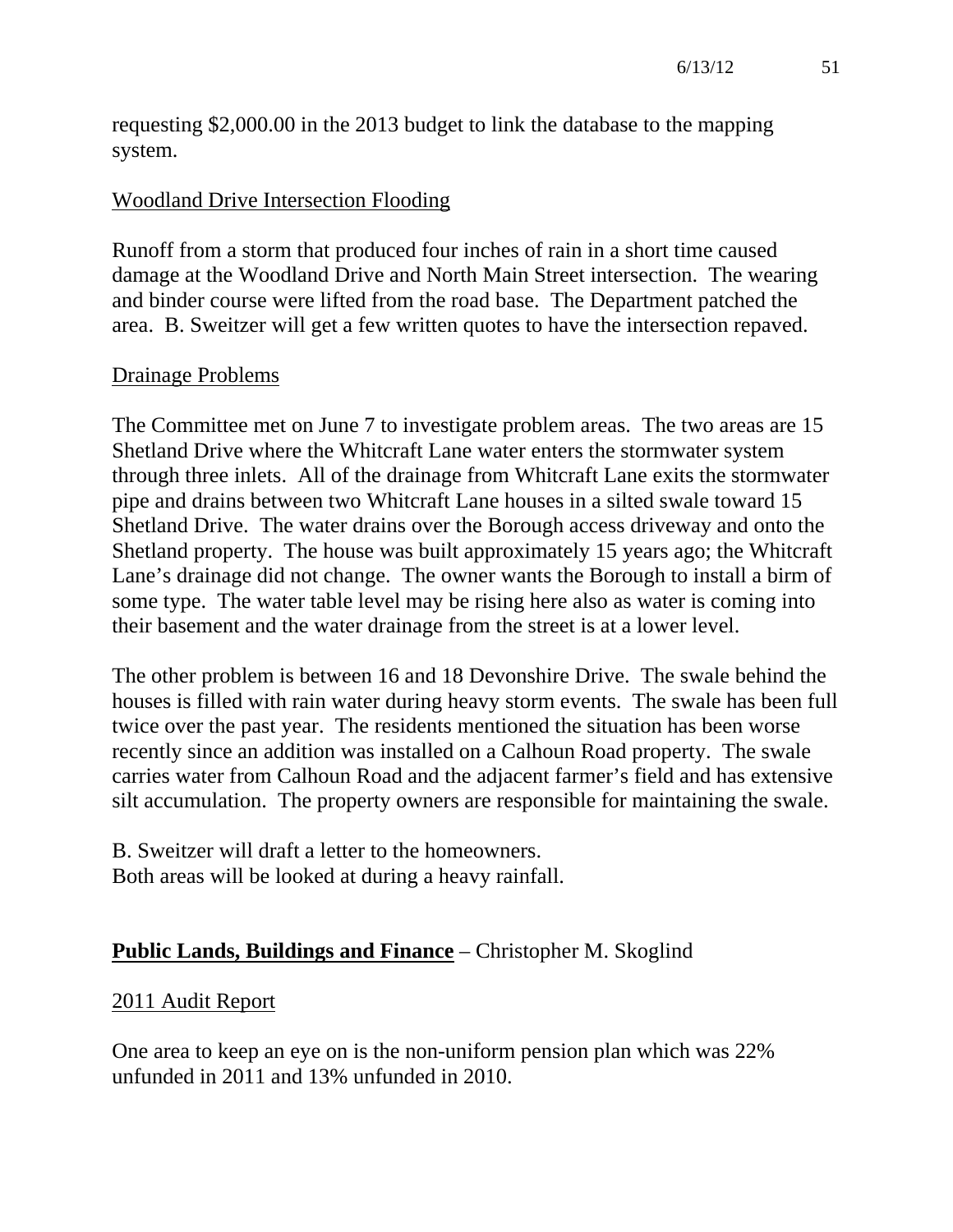C. Skoglind moved to approve the final audit report for 2011. E. Stoley seconded. The motion carried with all in favor.

#### Scouthouse Plumbing

Trout Plumbing began the pipe work in the new scouthouse. The work will include gas line installation, furnace, heat venting, toilet, lavatory, and wash basin. The work will cost \$2,500.00.

### **ENGINEER'S REPORT**

#### Stormwater Ordinance

The proposed ordinance is still being reviewed; a fact sheet was supplied by the County. Sol. Rehmeyer was asked to supply a copy of the ordinance electronically.

#### West Clearview Drive Culvert

The plan to replace the culvert, which is too small, and correct the swale is still in the works.

#### Forest Lakes Spillway – Sewer Line

The dam spillway needed to be redone in Forest Lakes which is over one of the sewer lines. The work was designed around the sewer line.

#### Southern Farms Sewer Line Work

There may be an alternative to make the repairs. The company's representative is difficult to get in contact with. Mark stated they hope to present bids at the August meeting.

#### **SOLICITOR'S REPORT**

#### Gymnastics of York 21 South Hill Street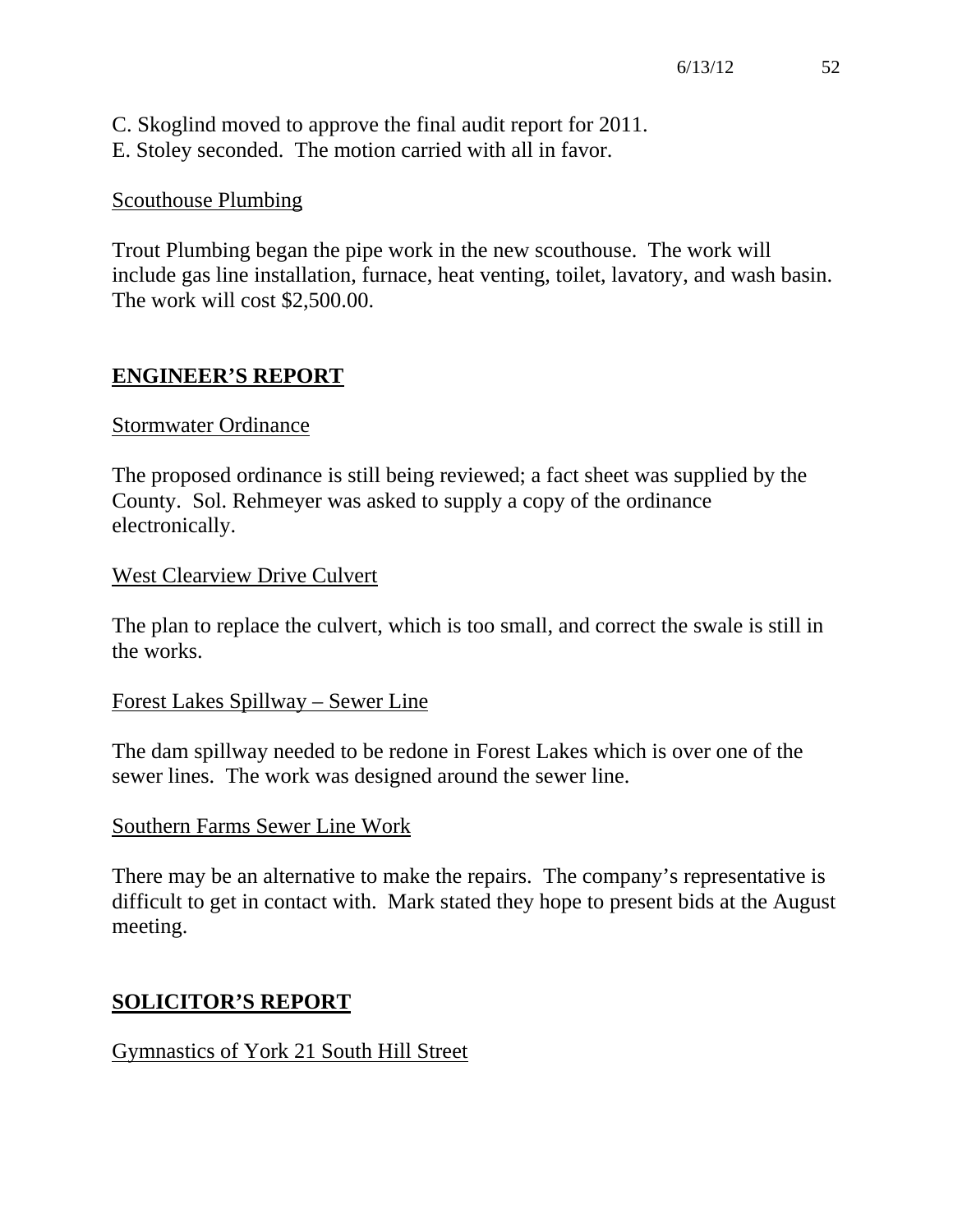Sol. Rehmeyer has not received any comments regarding the changes to the proposed settlement agreement. Atty. MacNeal has said that there are challenges arising with the deal that may impact Gymnastics of York's interest in the property.

## Stormwater Management Ordinance

Sol. Rehmeyer reviewed the draft ordinance and provided some suggested language and some comments.

## 92 Skyview Drive

There has been no communication from Mr. Vasold from Sol. Rehmeyer's May 15 letter. C. Skoglind moved to send a check to CGA Law Firm in the amount of \$3,000.00 for the Sheriff's Sale fee.

E. Stoley seconded. The motion carried with all in favor.

## Dunn Management Sanitary Sewer Use/Maintenance Agreement

This is for property at and behind 249 East Tolna Road, three new residential lots. This is a private sewer line located in Shrewsbury Township and will be presented to the Municipal Authority at the June 27 meeting.

### Solicitation Ordinance

The ordinance will be clarified so that it does not regulate snow ball or ice cream trucks that do not go door to door but solicit from the street. Also, criminal records checks can be done if warranted from information gained on the application form. This expense will be built into the ordinance and resolution.

C. Skoglind moved to adopt Ordinance 2012-3 with the two modifications. J. Traband seconded. Roll call vote:

| Munch    | yes, in favor |
|----------|---------------|
| Skoglind | yes, in favor |
| Stoley   | yes, in favor |
| Traband  | yes, in favor |
| Ridgely  | yes, in favor |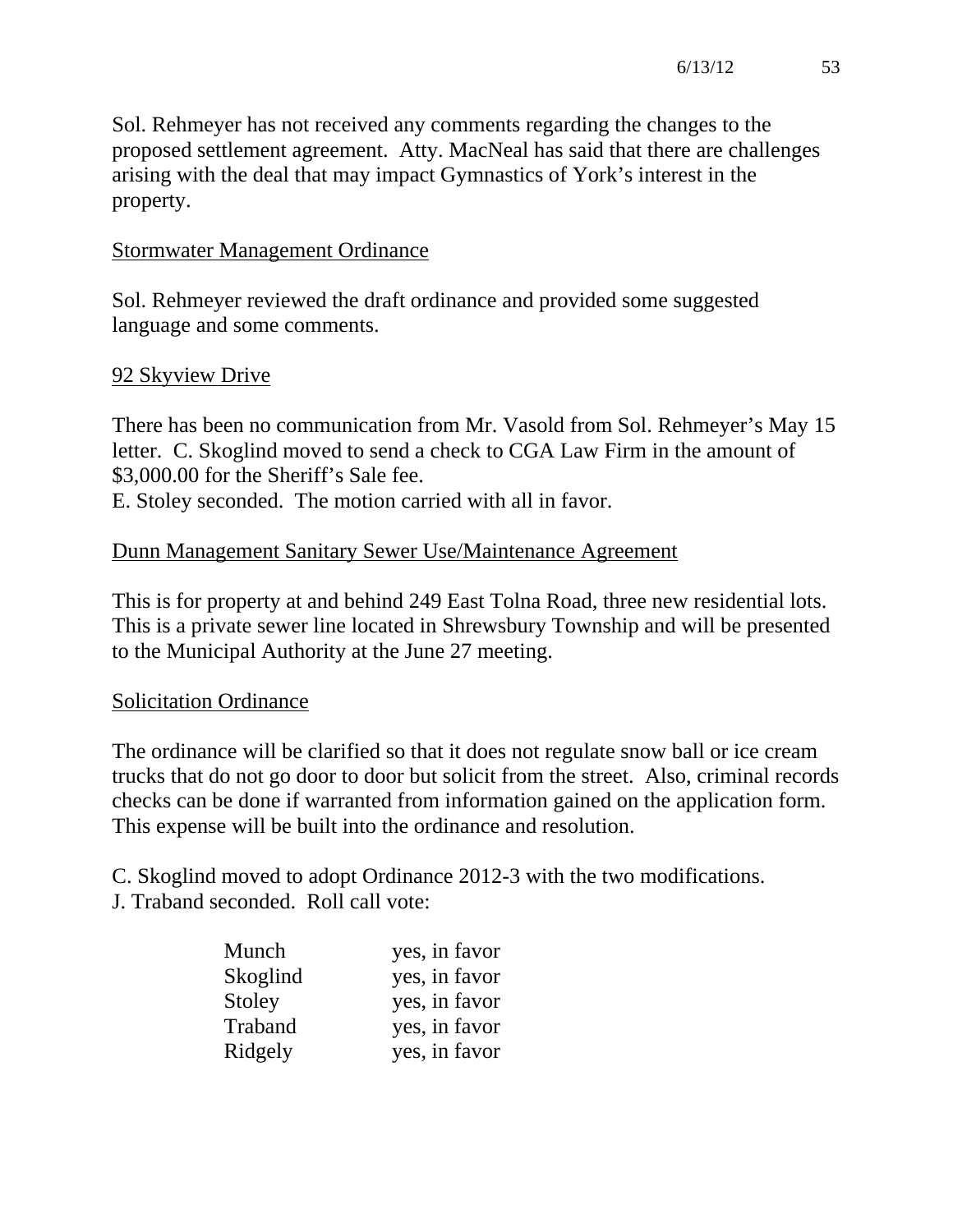## **Public Safety, Welfare and Personnel**

### Summer Help

Brendon Kroner and Scott Hanson are the summer helpers working at \$10.00 per hour and work 40 hours a week. They will paint curbs, mow, paint our reservoir and refresh the pavement markings.

## **Secretary's Report** – Cindy L. Bosley

Exit 4 Ramp Trash Clean Up

Hopewell Township spearheaded this project whereby non-violent female prisoners who are about to be released would provide trash clean up along the ramps at exit 4 at I-83. Since one corner is in the Borough, we need to give our approval.

Permission was granted.

York County Borough's Association Meeting

The next meeting is June 28 at Lake Redman.

### **York Adams Tax Bureau**

### **Subdivision Land Development & Zoning**

## **Planning Commission/Regional Planning Commission**

### **UNFINISHED BUSINESS**

### **NEW BUSINESS**

### **COMMUNICATIONS**

### **ADJOURNMENT**

The meeting was adjourned at 10:07 p.m.